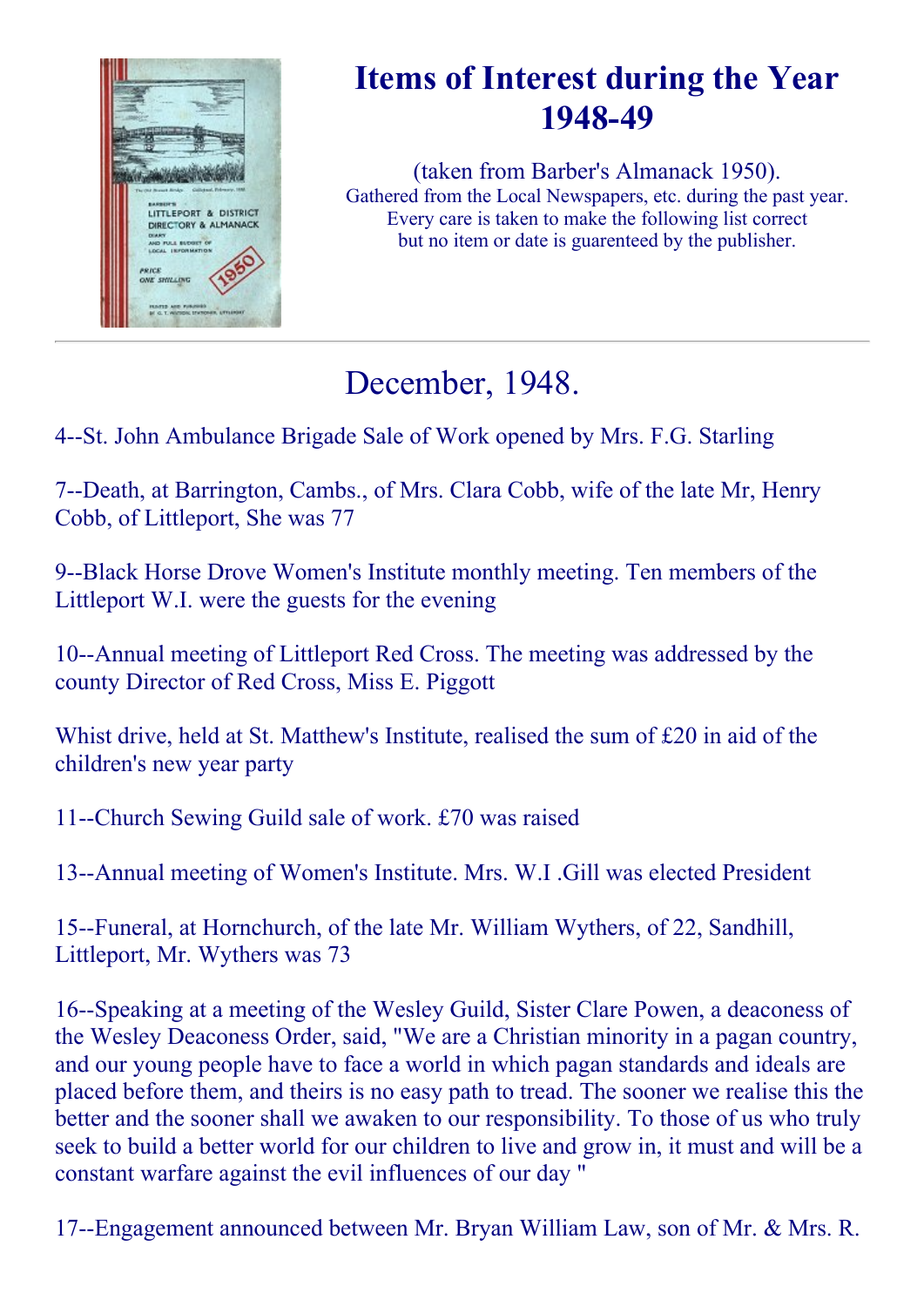E. Law, of Wisbech Road, Littleport, and Miss Hazel Bedford, of Chatteris

18--Wedding, at Southery Parish Church, of Miss Sylvia Brown, of Southery, and Mr. Colin Wilfred Thornhill, youngest son of Mr.& Mrs. K. E. Thornhill, of Victoria Street, Littleport

24—Sister Olive Chapman, elder daughter of Mr. & Mrs. H. Chapman, of 4, Globe Lane, Littleport, succeeded in Passing Part II. (final) examination of the Midwife Teachers' Diploma

31--Y.M.C.A. Youth Club annual party. The occasion was marked by a presentation to the leader, Mr. R, Shelton

Rev. J. Puntis conducted a Watch Night service at Victoria Street Methodist Church

## January, l949.

2--" Waifs & Strays" service at the Parish Church. Children brought gifts of 150 toys

8--Marriage, at Ely, of Miss June Pettitt, daughter of Mr. & Mrs, C. Pettitt, of Parsons Lane, and Mr. Jack Butcher, son of Mr. & Mrs. J. Butcher, of Millfield

9--Christmas mime presented by Sunday School scholars at the Parish Church. The mime, beautifully performed by the children, was a presentation of scenes from the infancy of our Lord

Outbreak of fire at premises of Mr. J. H. Register, baker, of High Street. The local formation of the I of E, Fire Service was called and control was soon effected.

10--Monthly meeting of Women's Institute. Members of Chatteris W.I. were responsible for the evening's entertainment

12--Meeting of Parish Council. A scheme for lighting the streets of the parish by means of electricity throughout the year from dusk until midnight was adopted. The estimated cost was just over £817

14--Annual Police Hall held at the Grange. 250 dancers attended

Annual Mothers' Union Christmas party. 50 members were present, including 15 members from St. Matthew's M.U.

16--Salvation Army services conducted by Brigadier J. Ellwood, of Leicester

20--S.J.A.B. Cadet annual party. A presentation on behalf of the girl cadets was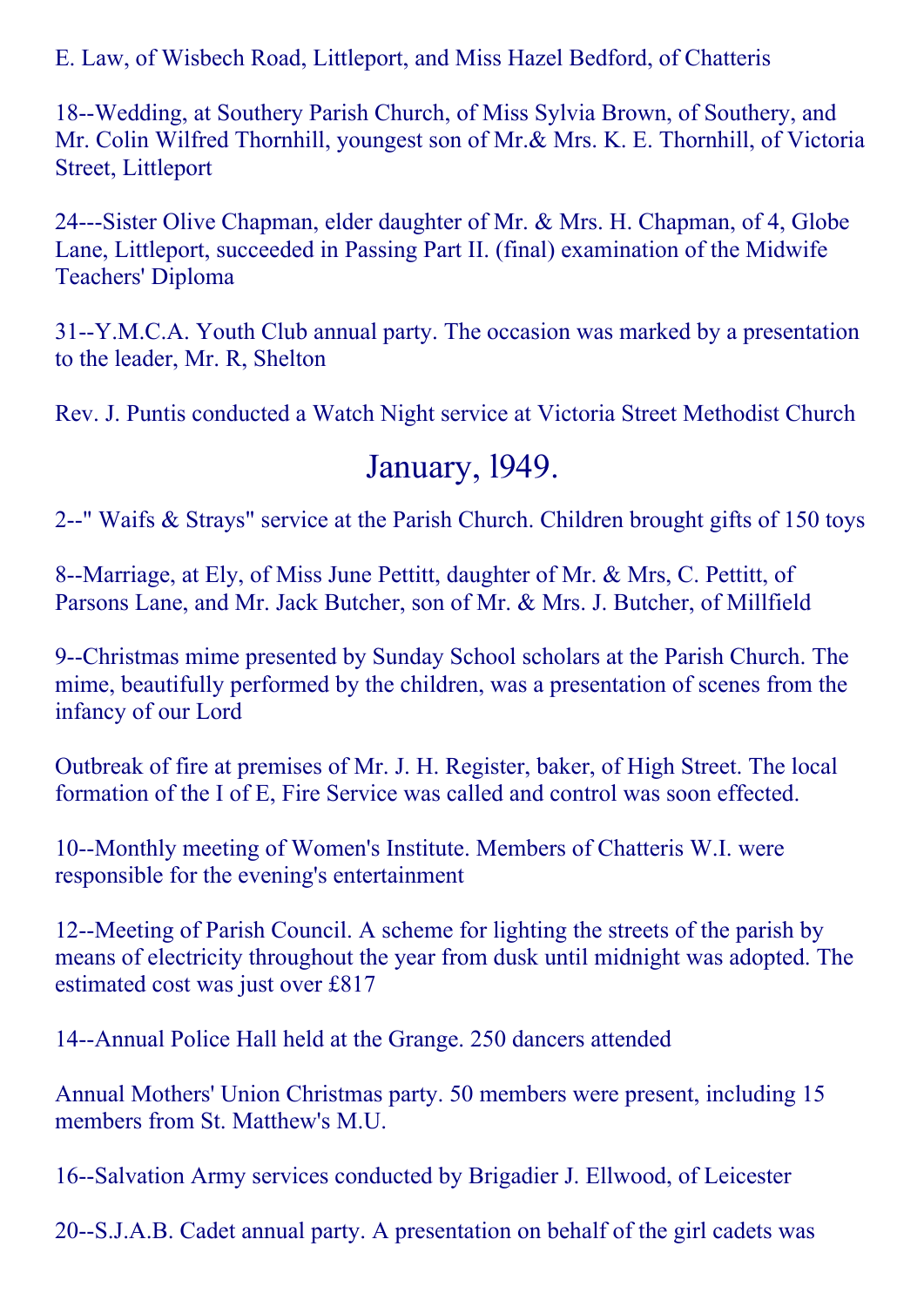made by Jennifer Bishop to Mrs. L. A, Hughes, their officer-in-charge

B.H. Drove Women's Institute monthly meeting. An old friend, Mrs. W.C. Gotobed, gave a demonstration on the making of string bags

21--Death, at Lakenheath, of Mrs. Mary Rogers, aged 85 years. She was the wife of Mr. John Rogers, of Chalk Farm, Lakenheath, and formerly of Littleport

Littleport Women's Conservative Association tea and social. The guests of honour were Mr. M. Cathles (Conservative Agent) and Mrs. Cathles

22--Salvation Army sale and entertainment. It was Opened by Major A. Johnson, of Thornton Heath, Over £20 was realised

26--Boxing-Ely District Youth boxing finals held at Ely. The Littleport Y.M.C.A. Youth Club team won the Ruane Boxing Cup for the second year in succession

27--S.J.A.B. Cadets divisional parade. Efficiency badges were presented to the following:--Acting L/Cpl. Driver, Cadets D. Crabb, A. Murfitt, B. Cross, B. Ayres, J, Key and E. Bowles. It was announced that Cadet John Key was the winner of the annual competition for the best all round cadet for 1948

## February.1949

1--Badminton-Littleport Hereward Ladies entertained Mildenhall ladies and defeated them by 6 games to 3

Sudden death of Mr, Arthur Crabb Turner, of Brandon Creek. Mr. Turner, who was 54, had worked for Messrs. Martin Bros. for over 40 years, for 36 years of which he had been foreman of Chain farm, Brandon Creek

5--Boxing-County Championships held at Chatteris, Littleport Y.M.C.A, Youth Club team gained second place. The Hunter Rowe Cup for the best loser went to I,Wilding, of Littleport

6--Members of Littleport Y.M.C.A. Youth Club took part in a B.B.C. Youth Service broadcast, held at Bury St.Edmunds.

11--Party for members and friends held at Messrs. Hope Bros. Sports & Social Club. About 140 were present

12--Husbands of members of the Women's Fellowship were hosts at a party given to their wives, families and friends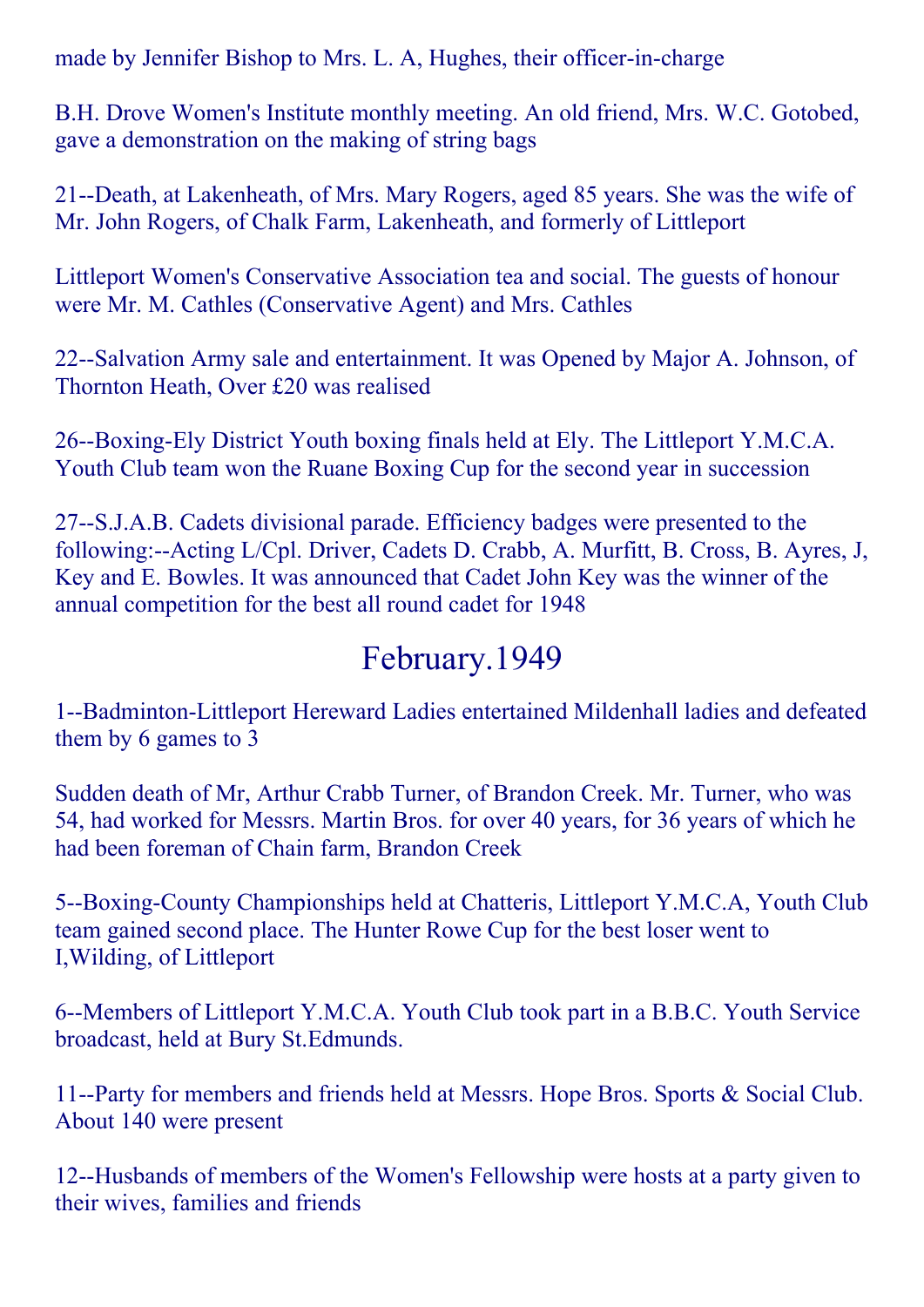14--Women's Institute held their annual party. There was a record attendance

15--Isle of Ely Coursing Club meeting held on ground loaned by Mr. Henry Thompson. Mr. J H. Crane's " Littleport Brindle Boy " gained a convincing victory in the Littleport Stakes

18--An egg of abnormal dimensions and weight was laid by an 8 months old Light Sussex hen belonging to Mr. Dennis Clarke, of Station Road. It weighed 6 ozs. and measured 9 1/2 by 7 1/2 inches

19--At the annual meeting of Wisbech District Odd Fellows, held at Wisbech, retiring Grand Master H. Stimpson (Littleport) told those who felt pessimistic about State Health Insurance not to believe that the day of the friendly societies was over. His advice was : " Don't panic; wait and see. Make your lodges attractive, and make a strong appeal to youth."

23-Five workmen had a narrow escape when riding home from work on a lorry. The vehicle, which was the property of Mr. George Murfitt, of Littleport, was loaded with five tons of potatoes and the men were perched on top. It was driven by Mr. Maurice Murfitt, and was turning a corner at Hale Fen when the load slipped, and all the men fell to the ground with bags of potatoes all around and on top of them. One man, Mr. Bert Neal, was taken to hospital with a broken bone in his foot and the others escaped with a few cuts, bruises and a good shaking.

Women's Fellowship whist drive yielded £22 for Dr. Barnado's Homes

The Vicar and Mrs. Payne, accompanied by 25 members of the Mothers' Union, journeyed to Prickwillow for a party to commemorate the 21st anniversary of the Prickwillow branch

24--Annual social given by S.J.A.B. Nursing Division under the supervision of Div. Supt. Miss E. A. Crabb was a great success

25--Whist drive at St. Matthew's, organised by Mrs. J. Gilbert, realised over £17 for Waifs & Stray's Society

26--Marriage, at Maidstone, Kent, of Mr, Cyril Morton, only son of Mr. & Mrs. F, Morton, of Victoria Street, Littleport, and Miss Grace Mary Cooper, of Maidstone

27--The Rev. George Tibatts, Chaplain of Sidney Sussex, Cambridge, spoke on the work of the United Missions in East Africa at the Parish Church

28--A performance of " Aladdin and the Lamp " given by members of the Parish Church boys' choir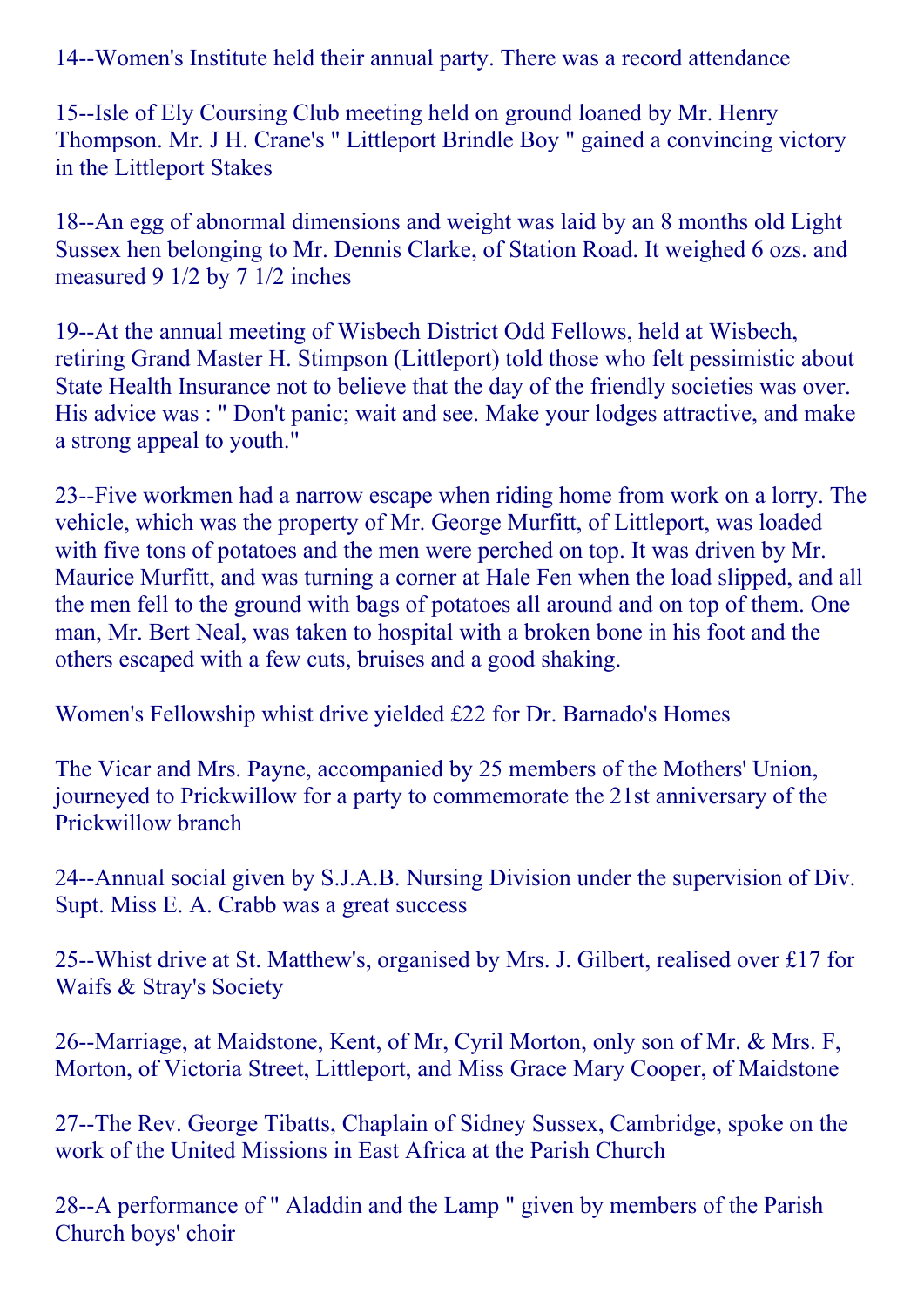## March. 1949

2--Social, organised by Black Horse Drove Community Centre in aid of their new venture, the B H.D. Benevolent Fund. The fund is to be used to help the more needy cases in the area

4--Contact with a family in New-Zealand was made by the Y.M.C.A. Youth Club, Littleport, through the following unusual circumstances. While chopping up a packing case for firewood Mr. R. Shelton (Club Leader) came across a pencilled message on the inside of the case which read: " If this should reach anyone's eye, please write to Jack Havill, Papa-toe-toe, Auckland, N.Z." The message had obviously been written by the person who had made the case, and the club members decided to write to the address. The result was a reply from Mr. Havill, saying how thrilled he had been in receiving an answer to his scribbled note which had been sent about a year ago, and which he had forgotten

5--Death of Mr. Butcher, Littleport's oldest male inhabitant. He was 92

9--New physiotherapy clinic opened at Victoria Street, Littleport. The opener was Lady Spens

10--Meeting of B.H.Drove Women's Institute, Two new members, Mrs. Lee and Mrs. Godlington, were welcomed

11--Mr. & Mrs Turner, of 79, Wisbech Road, celebrated their golden wedding anniversary

12--Death of Mrs Ethel Gathercole, of Lakenheath and formerly of Littleport. She was 58

14--Annual Angling Club Meeting. Prizes for the best bream, roach and perch caught during 1948-9, were awarded to Mr. H. Willett, Mr. W Scarfe and Mr. F. Fox respectively

Monthly Women's Institute meeting. A glove-making competition was won by Mrs. J Gilbert

16--Littleport and District Youth Clubs held a dancing competition at the Constitutional Hall. The winning couples were (1) Miss Valerie Goff and Mr. Fred King, (2) Miss Sheila Leggett and Mr. R, Elmore, (3) Miss F. Turner & Mr. N. Gilbert (St. Matthew's)

Wesley Guild social and supper yielded £14 in aid of the Manse Fund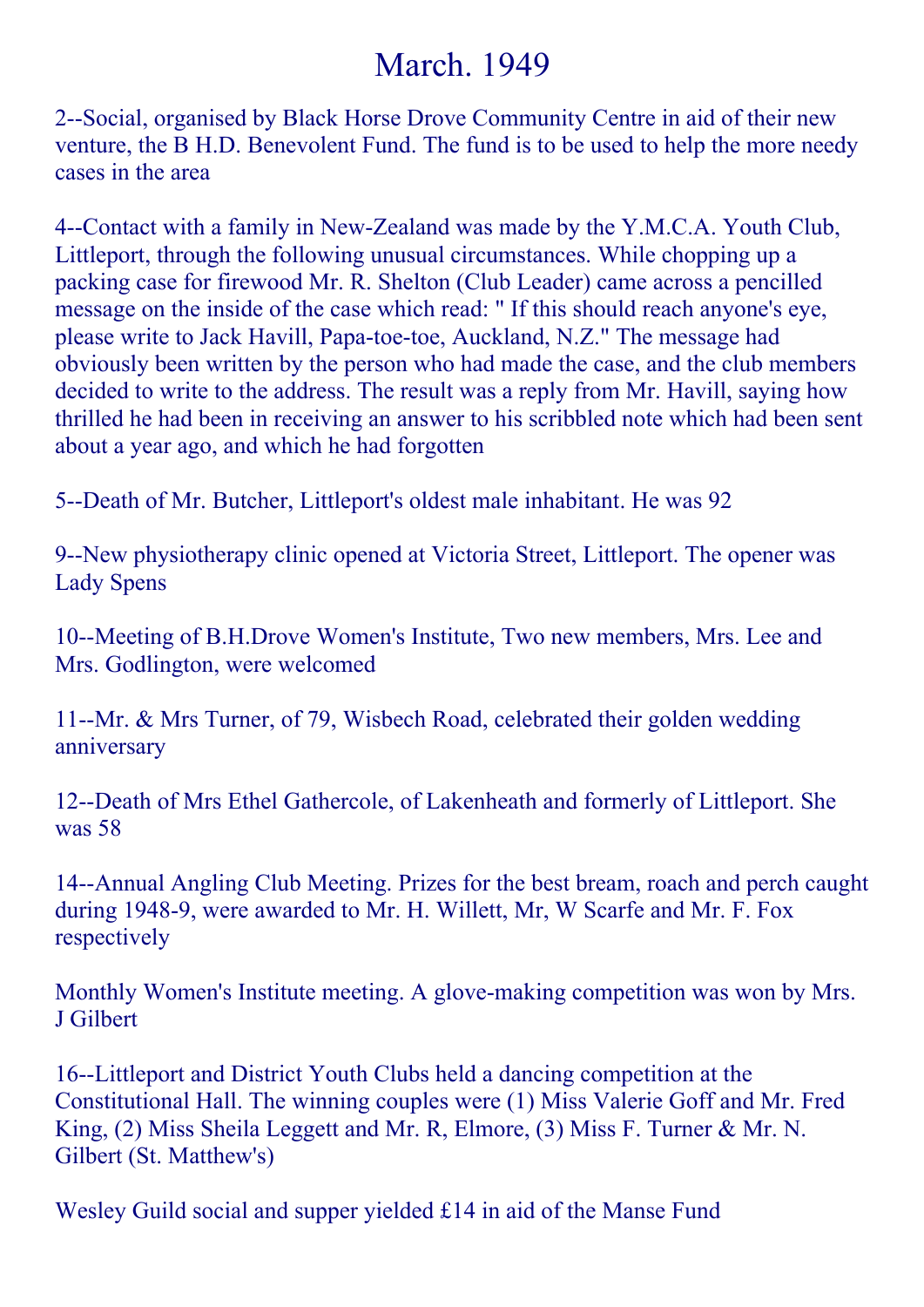Women's Fellowship meeting. A competition for brandy snaps was won by Mrs, R. Eastwood

17--"Open" evening held at the Y.M.C.A, Youth Club. The Ely Rotary Club table tennis cup was again won by Alan Saul who defeated Fred King

24--Inter-county youth boxing. Isle of Ely defeated Cambridgeshire. G, Butcher and J. Raby, Littleport members of the Isle team, won their bouts

25--Miss Margaret Howard, elder daughter of Mr. and Mrs. C. Howard, of Burnt Chimney Drove, succeeded in passing the State Final Examination set down by the Central Nursing Council for England and Wales

Annual meeting of Littleport Women's Conservative Association followed by a social which was attended by Major and Mrs. Legge-Bourke

26--Littleport and All England Fur and Fancy Society members' show. The standard of exhibits was high

Marriage, at St. Mary's Church, Ely, of Mr. Maurice Murfitt, of Littleport, and Miss Gwendoline Cross, of Ely

26--27-Jubilee anniversary services held at St John's Methodist Church to celebrate sixty years of Methodism. The visiting ministers were the Rev, Donald Rose, of Cambridge, and the Rev.J. Harold Tanner, of St, Neots

27--Mothering Sunday service held at the Parish Church. The preacher was the Rev. L, H. Weir, Rector of Little Downham

31--Miss Lily Theobald, a former resident of Littleport, retired from the position of kitchen supervisor at the Royal Northern Hospital, North London. She had held the post for 20 years

April. 1949

1--Engagement announced between Mr. A. K. Green, of Ely, and Miss Doreen Page, of Littleport

2--Mr. & Mrs W. Ware, of 54, Hempfield Place, celebrated their silver wedding anniversary

5--Isle of Ely County Council election--Mr. J, C. Armiger and Mr. B. G. Wright were returned unopposed In the Littleport Northern Division Mr. J. H. Martin retained his seat against Mr. Lewis Brooks by a majority of six. Only 48 votes were recorded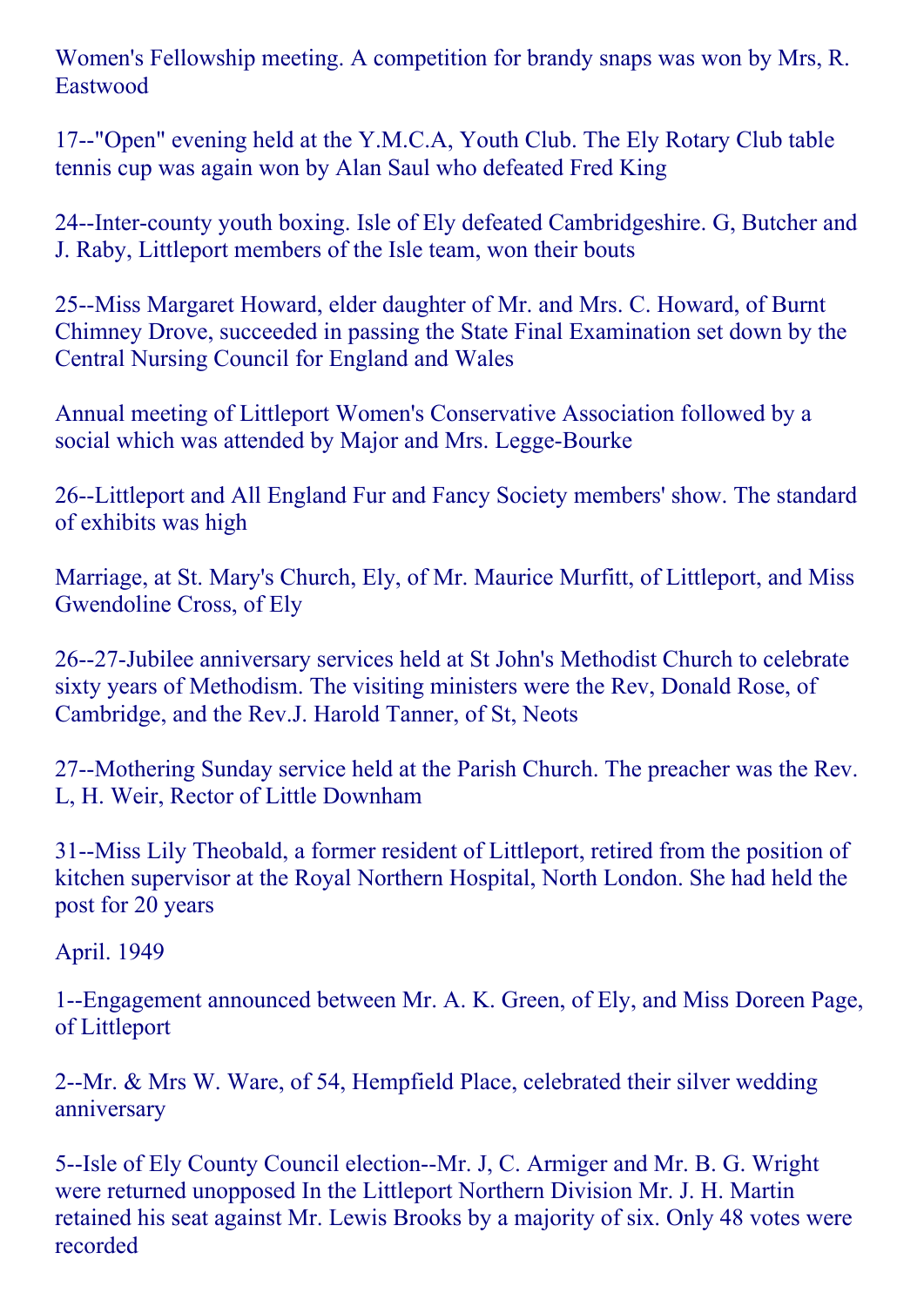8--Boxing tournament, organised by the local Y.M.C.A. Youth Club, provided a thrilling evening's entertainment. The contestants were mainly Littleport, Chatteris and Wisbech lads

14--Mr. & Mrs. George Summerlee, of 33, Victoria Street, celebrated their golden wedding

15--A recent collection held in the Regal Cinema realised the sum of £13in aid of the National Institute for the Blind

Death, at St. Ives, Hunts., of Police Inspector Percy Hall, a former Littleport man, and youngest son of Mr. & Mrs. John Hall, of 22, Ponts Hill. He was 54

17--Cornelius Payne, a 78-years-old pensioner, who had been living in the Tower House Hospital, Ely, committed suicide by drowning himself in the river near Sandhill Bridge. The deceased, whose parents resided at Littleport many years ago, had no known living relatives

Easter Day--A play entitled " Death and Life," depicting scenes on the evening of Good Friday and the Resurrection on Easter Morning, was presented by Sunday School children at the Parish Church

19--Mr. Benjamin Cook, of 18, Camel Road, was killed in a motor-cycling accident on the Mildenhall Road. He was riding pillion at the time of the accident on a motorcycle driven by Mr. Barnabas Dodman, of 13, New Road. No other vehicle was involved

20--Mr. & Mrs. George Cox, of 23, Victoria Street, celebrated their diamond wedding anniversary

20--A branch of the East Midlands Trustee Savings Bank was opened in Main Street

26--Meeting of B.H. Drove Women's Institute. Mrs. Martin reported that the mime produced by B.H.D. members, "Joe Louis" last fight," was well received at the Ely Group meeting

27--Sudden death of Mr. A. V. Watkins, the well-known slater and tiler, of Parsons Lane. He collapsed and died while repairing the roof of a house at Ely

29--Sgt. C. Fletcher and Cpl, G. Park, members of the S.J.A.B. Cadets, Littleport Division, journeyed to London to attend a training course for S.C.O.'s

30--Marriage, at March, of Mr. Edwin Thomas Rutterford, eldest son of Mr. & Mrs.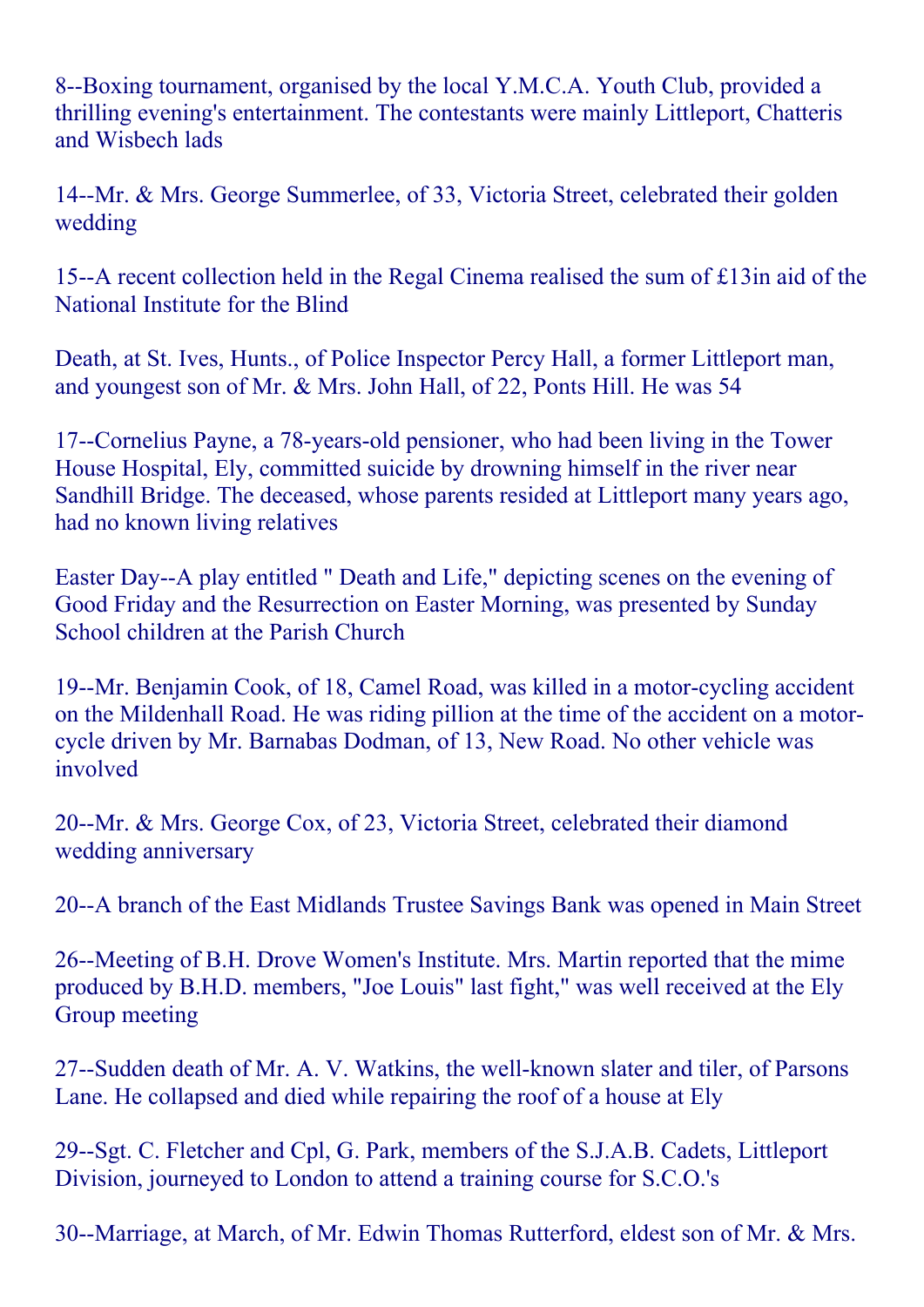Rutterford, of Little Ouse, and Mrs. Phyllis Joan Funeral, of March

May 1949.

117th anniversary of the Camel Road Mission was celebrated. The services were conducted by Mr. Fletcher, of Girton

7--8-Adjutant E. Kosenthall welcomed at Salvation Army services She had been absent from active service on account of illness

9--Monthly meeting of Women's Institute. Mrs. T. Sallis was awarded first prize in an embroidery competition and Miss Adams was second

11--Ely Rural District Council nnd Parish Council Elections. At Littleport there were 12 candidates for the six R.D. Council seats and 20 candidates for the 15 Parish Council seats. Mr.J.C.Armiger topped the poll in both elections

Women's Fellowship meeting. The guest for the evening was Adjutant Rosenthall, of the Salvation Army

12--Littleport Women's Conservative Association outing to London. They were conducted on a tour of the House of Commons by Major Legge-Bourke, M.P.

Death, in Cornwall, at the age of 90 years, of the Rev. Claude Kingdon, for many years Vicar of Prickwillow

14--In a darts competition held in connection with the County Youth Championships at March, Black Horse Drove Y.C. won the C.J.E.S. Fendick Challenge Cup by defeating Whittlesey St. Andrews. In the table tennis competition Littleport Y.M.C.A. were defeated by Oakwood Y.C.

70--The dead body of Mr. George Roland Butcher, of Piper's Hill Farm, Littleport, was found in "The Cut." At the inquest a verdict of suicide was recorded

22--Salvation Army-Capt. Goodson and Lieut. Brooker, the newly-appointed officers, received a warm welcome

Sixteen babies were enrolled at a cradle service held in St, John's Methodist Church

23--B H. Drove Women's institute meeting. The contents of a gift food parcel from Australia were distributed

24--Annual meeting of Parish Council. A proposition that the 'bus terminus in Church Lane should be moved to Gas House Green caused considerable controversy. The question was deferred for three months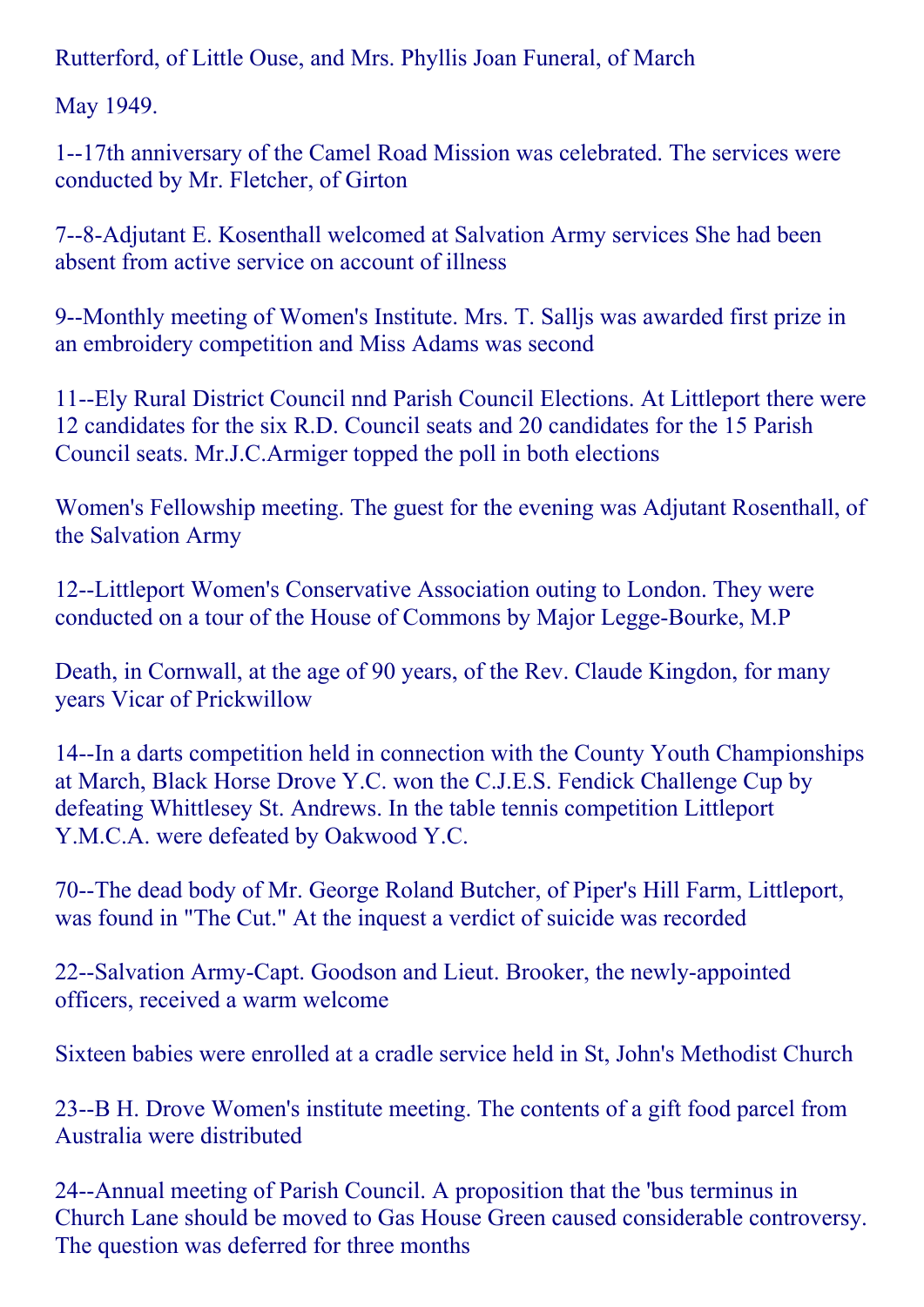27--Engagement announced between Leslie, only son of Mr, & Mrs. H. Hodson and Brenda Doreen, only child of Mr, & Mrs. C.W. Dye, both of Littleport

Boxing--Gordon Butcher and John Raby, members of Littleport Y.M.C.A. Youth Club, were successful in winning their contests in the Chatteris Youth Boxing Club tournament

A party of Netherlands's journalists, on a visit to this country, visited Sir. Henry Thompsons Littleport farm

29--Local youth organisations took part in the Empire Youth Sunday Service held at Victoria Street Methodist Church. The service. was conducted by the Rev. Jack Puntis

29--30--Special services were held to celebrate the 103rd anniversary of Victoria Street Methodist Church

30--Infant Welfare centre was removed from the Town Hall to its new quarters in the Y M C A hall

#### June· 1949

1--Marriage, at St, Mary's Church, Ely, of Miss Beryl Joyce Scott. eldest daughter of Mr. & Mrs. A Scott of Saffron Close, Littleport, and Mr. D. A. Oakman, of Ely

3--At a resumed inquest in Addenbrooke's Hospital, Cambridge, the jury returned a verdict of accidental death on Benjamin John Cook, of 18, Camel Road, Littleport. No blame was attached to anyone. Mr. Cook was killed in a motor-cycling accident on the Mildenhall Road while riding pillion on a motor-cycle driven by Mr. Barnabas Dodman. A strong wind or gale, which was blowing at the time, was given as a reason for the accident

4--Marriage, at the Baptist Church, Prickwillow, of Mr. Cecil Ralph Belsham, second son of Mr. & Mrs. R. Belsham, of Dairy Houses, and Miss Irene Elizabeth Gudgeon, of Prickwillow

4--Horses and turnouts belonging to Mr.F.G.Starling figured prominently among the prize-winners at the County Show, held at Trumpington. His gelding, Crofter, gained a championship award in the Shire classes and a first prize in the class for the best commercial gelding of any-breed or type. Although unable to get a first place, Mr. G. C. Bedford gained three prizes in the Shire classes. In the cattle classes Messrs. H. J. & H. G. Martins entries gained several awards in the Friesian sections. Long service awards for agricultural workers were made to Mr. Ernest Edward Butcher and Mr.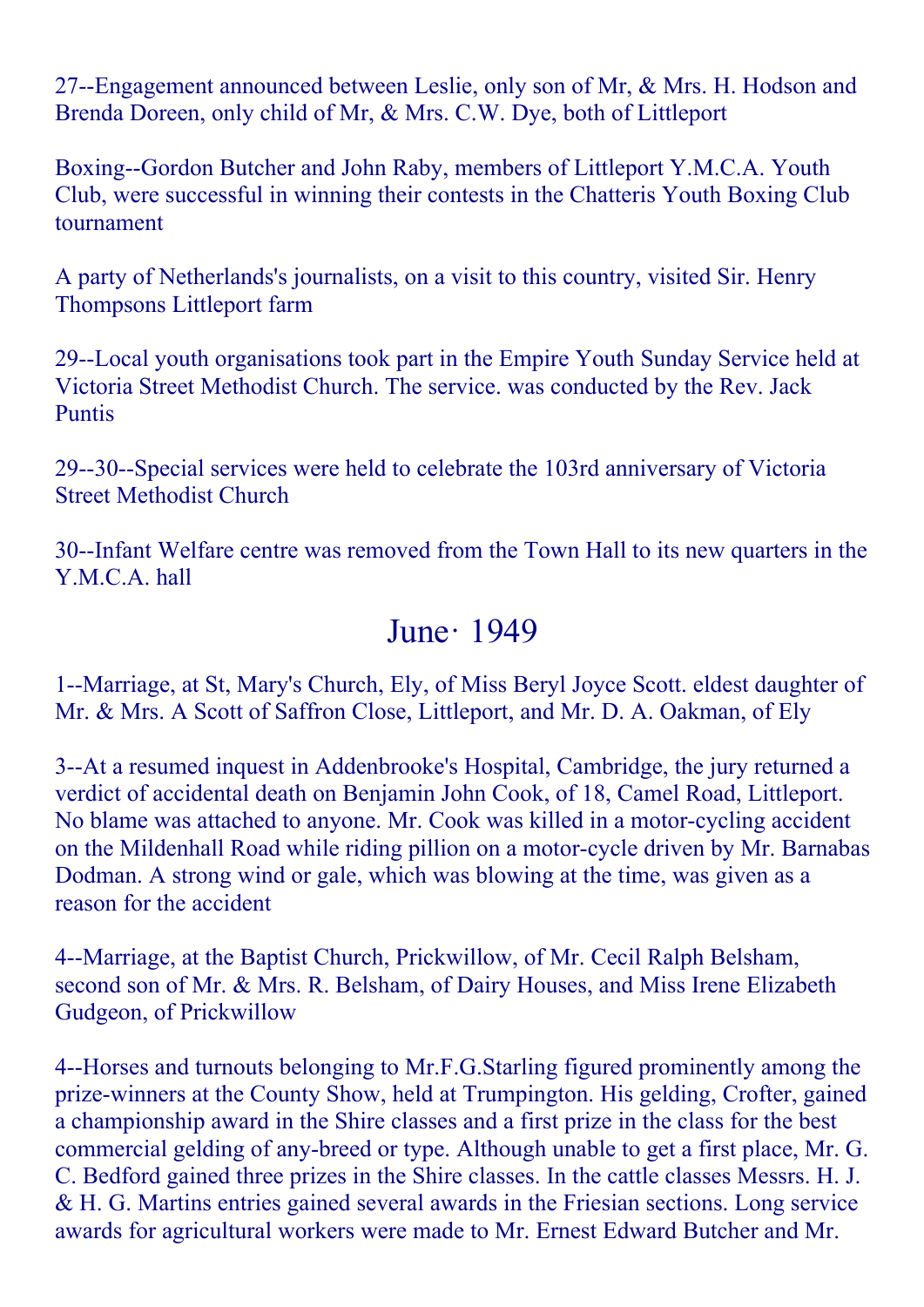Charles Joseph Ayres, each with 52 years in the employ of Messrs. H. J. & H. G. Martin. Another employee of Messrs. Martin's, Mr. A. J. Durrant, gained second place in the class for shepherds

5--Mr. E. Youngs, of Littleport, conducted Sunday School anniversary services at Steam Engine Methodist Chapel

7---Marriage, at St. Mary's Church, Ely, of Miss June Boyd, of Ely, and Mr. Brian Keith Harwood, elder son of Mr. & Mrs. Harwood, of Wood Fen House, Littleport

9--Members of Black Horse Drove Women's Institute celebrated their first anniversary

10--Little Ouse Women's Institute monthly meeting. The guest of the evening was Mrs. Blackwell

11--B.H, Drove community-association's annual garden fate. The opener was Mr. T, G, Fendick ( Chief Education Officer for the Isle of Ely). Proceeds were about £90

Marrige, at Willingham. of Mr. E. Gipp of Willingham, and Miss H, Gatiiercole, of Willingham and formerly of Littleport

At the "passing-out" parade for National Service men, held at Colchester, Pte, J. D, Radcliffe, Suffolk Regiment, son of Mr. Phillip Radclife,, chemist, was presented with the C.O.'s medal as the best recruit in the "other ranks" 1st class squad. He had the week previously passed the War Office selection board for officer's training course

Mr. J. H, Hawkes, conductor of Littleport British Legion Silver Prize Band, led the Lakenheath Band to fourth place in the Norfolk Band Festival, at Reepham

12--Large congregations attended Christian Mission Sunday School anniversary services

Salvation Army meetings conducted by Brigadier Scott, Divisional Commander, and Mrs. Scott, from Norwich

13--Women's Institute monthly meeting. Miss Peggy Price, head of the demonstration department of "Good Housekeeping," London, gave a demonstration on cooking

15---A party of Women's Fellowship Members journeyed to Kelvedon, Essex, to visit the Dr. Barnardo's Home there.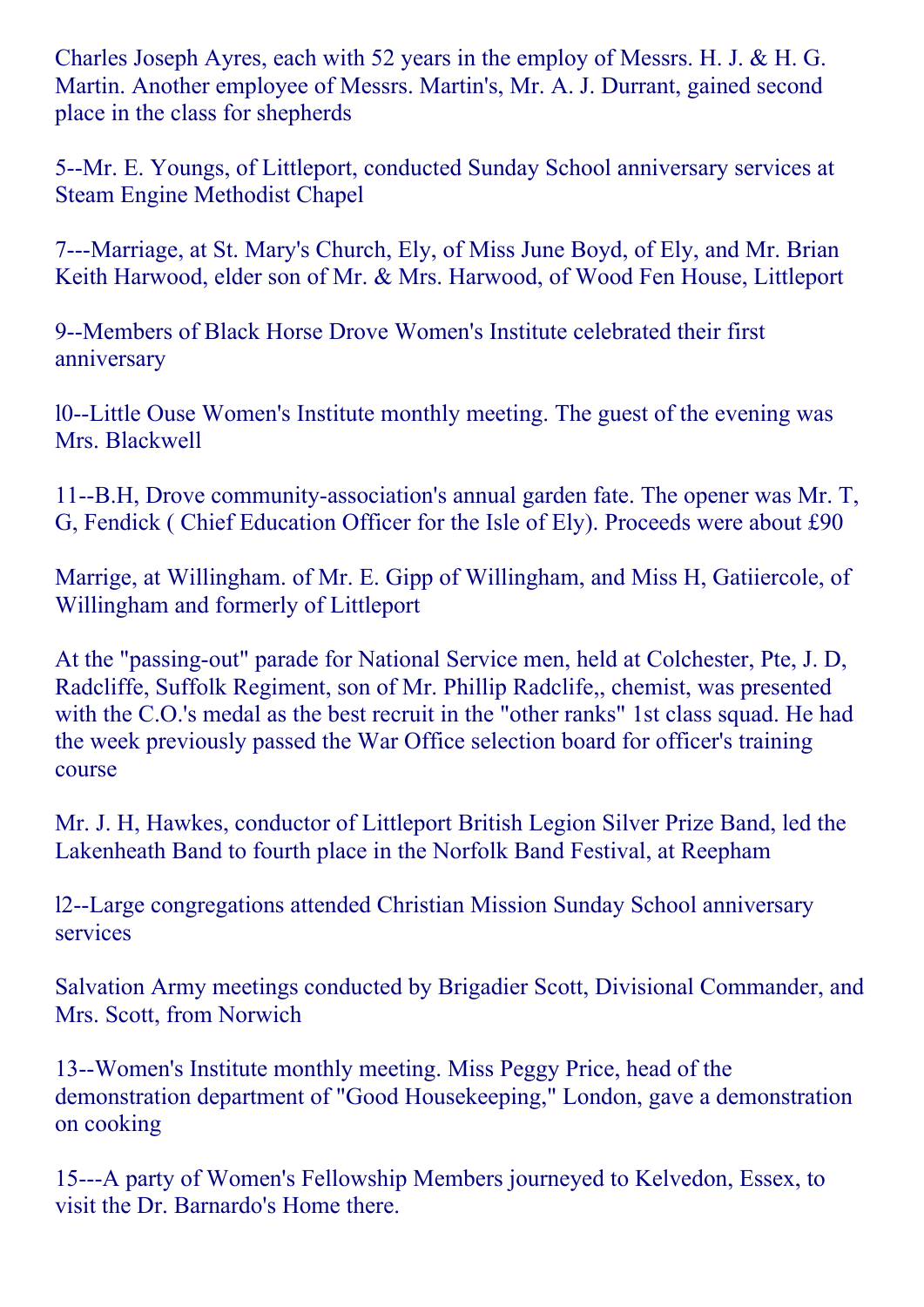16--Marriage, at Swanage, Dorset, of Mr. Trevor O. Banyard, nephew of Mr. & Mrs. H. G. Butcher, of Wisbech Road, Littleport, with whom he resided until joining the Grenadier Guards. His bride was Miss Sheila Collier, of Swanage

17--A recent collection made in Littleport for the National Children's Home and Orphanage yielded the sum of £32/3/3. The organiser was Miss Margaret Youngs

18--Hunts. Agricultural Society's annual show. Mr. F.G. Starling was again well to the fore in the list of prize-winners, his horses gaining one first and three second prizes. In the cattle section Messrs. H. J. & H. G. Martin took two first prizes with their Friesians

Christian Mission--140 scholars, teachers and parents, spent a happy day at Wicksteed park

Red Cross Flag Day in Littleport, £55/12/2 was realised

19--Salvation Army Anniversary Sunday

22--Annual meeting of Town Football Ciub, A profit of about  $\pounds 35$  was shown on the year's working

25--Marriage, at St. Mary's Church, Ely, of Mr. Ronald Angel, son of Mrs. Angel, of New Road, Littleport, and Miss June Futter, of Ely

26--A party was held in the Old Church School, Little Ouse, to celebrate the 21st birthday of Miss Mary Fincham, of the Bungalow, Whitehouse Road

29--Meeting of Parish Council. On the proposition of Coun. A. S. Harlock it was agreed that a committee be appointed to explore the possibility of the early provision of a swimming pool. A letter from the County Education Officer revealed that the Ministry of Education had approved the County Council's proposal to subscribe £5OO towards the cost of purchase and preparation of the Camping Site by the Parish Council for use as a playing field provided it was available for organised games for school children and youth organisations

# July.1948

1--The following were successful in obtaining the Preliminary Certificates of the St. John Ambulance Association which entitles them to Cadet membership of the St. John Ambulance Brigade: First Aid--Bernard Nicholas, Terry Stevens, David Norman, Roger Misson, Deryk Palmer. Home Nursing--Dulcie Sparrow, Maureen Handley, Verna Brown, Mary Lofts, Marjory Tuck, Cynthia Yardy. The Ambulance and Nursing Cadets also underwent their re-examination in First Aid and Home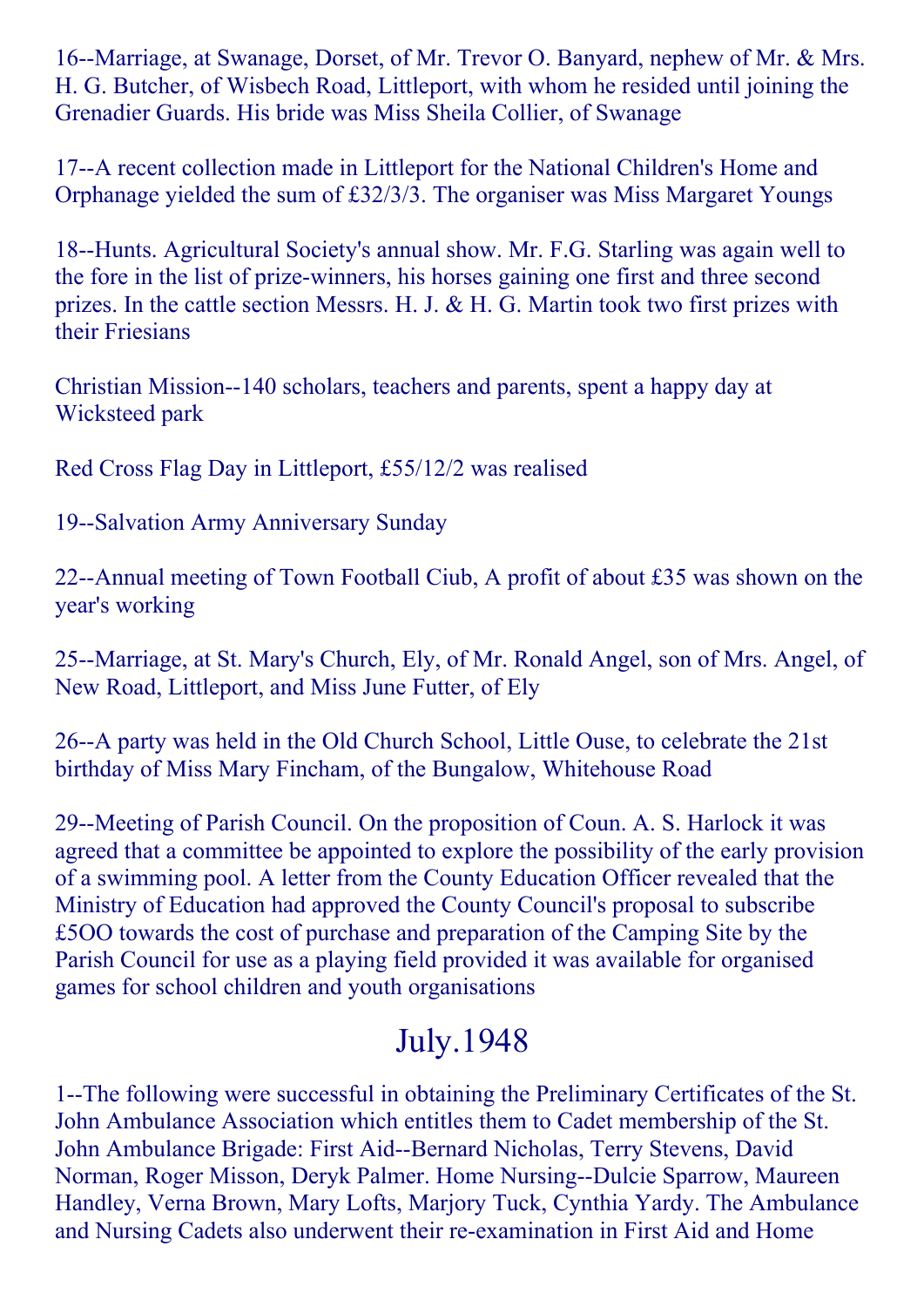Nursing to maintain their "Annual Efficiency" The results were as follows: Passed Ambulance Cadets, A.Murfitt, B· Cross, B. Ayres, J Key, N, Buckingham and D. Buckingham, Nursing Cadet (L/Cpl.) Wendy Handley

1--Mr. W. J. Dye, of Littleport, conducted a thatching demonstration organised by the Isle oi Ely Agricultural Executive Committee. The demonstration was held at Paradise Farm, Ely. Mr. Dye was assisted by Mr. Middleton, also of Littleport

2 Peterborough Regatta Week boxing tournament. Three members of the Littleport Y.M.C.A. Youth Club took Part and all won their contests. They were John Raby, John Colins and. B. Bean

Soft toys and other articles soid from a stall in Main Street by members of the local detachment of the Red Cross yielded over £13 towards the clearance of the debt incurred by the detachment in establishing the Physiotherapy Centre in Victoria Street. The local detachment is entirely responsible for the establishment and maintenance of the centre. No help is received through the National Health Scheme

3--Salvation Army Farewell service held for Lieut. Brooker, who was leaving the Corps after a very short stay

139th anniversary of St. John's Methodist Sunday School. The offerings throughout the day amounted to over £30

Organised in aid of the Methodist Manse Funds, a fate held in Mr. J. H. Adams' garden, realised the sum of £76/19/6. The fete was opened by Mrs. Newton Flew, of Cambridge

9--House-to-house collection and flag day organised by members of the Women's Fellowship realised over £74 for the Isle of Ely Society for the Blind

Y.M.C.A. Youth Club garden fete. The opening ceremony was performed by Mrs. H. G. Crocker, of New Brunswick, Canada. Mrs. Crocker is a niece of Mr. H. K. Cross, of Littleport. She emigrated with her family to Canada many years ago. Proceeds from the fete totalled £90

10--"Flower Service" Sunday at the Parish Church, The lesson, which was taken from "The Sermon on the Mount," was read by Victor Watson, a member of the Sunday School

11--Women's Institute meeting. Mrs. J. Gilbert gave a report on the annual general meeting of the W.I. held at the Albert Hall, which she had attended as delegate for Little Ouse and Littleport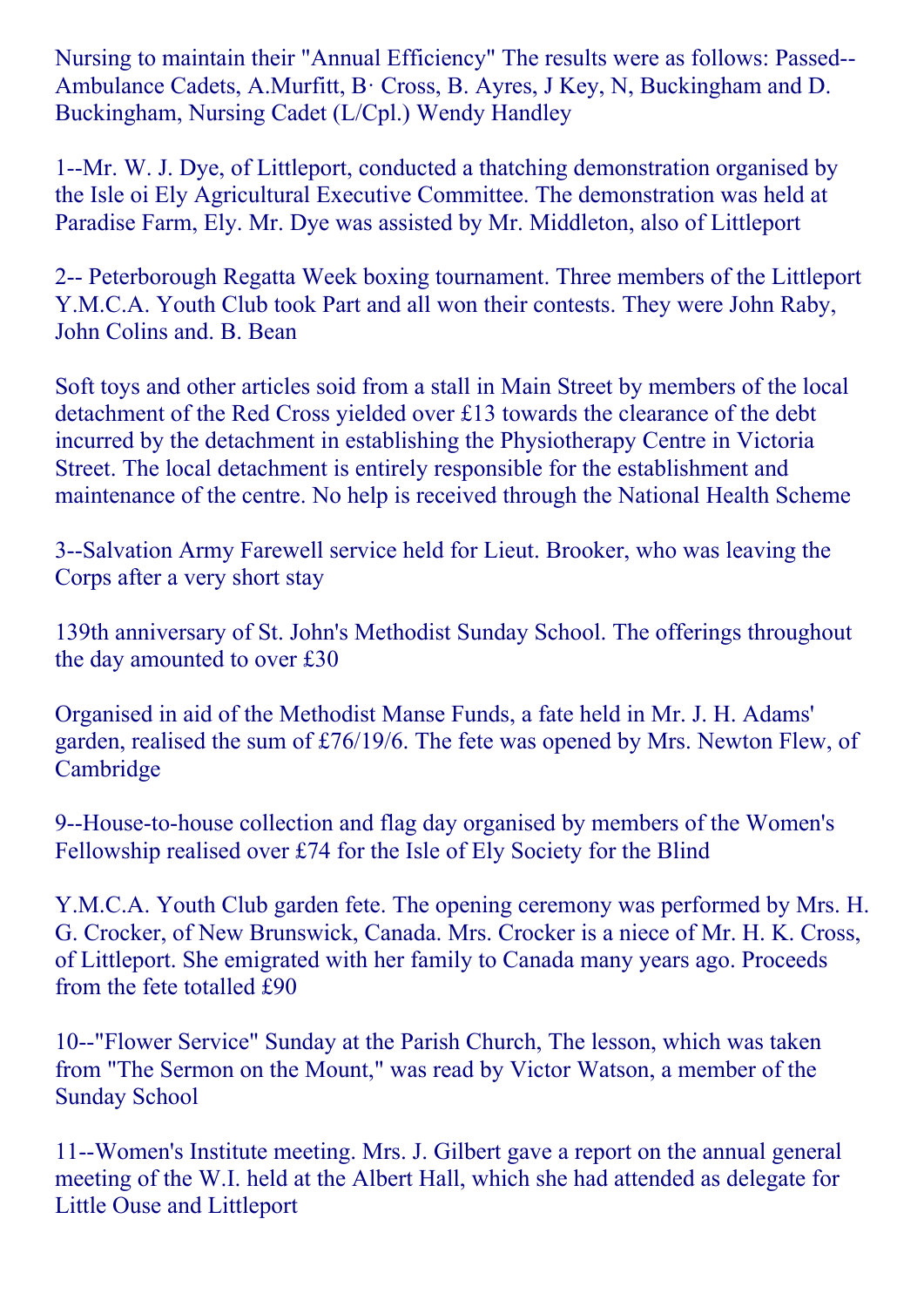14--B.H. Drove Women's Institute meeting--34 members of the Littleport W.I. were guests for the evening

The following pupils of the Town Schools were successful in passing the Entrance Examination to Ely High School for Girls and Soham Grammar School:--Girls, Vivian Convine, Cynthia Levett, Jean Metcalfe, Cynthia Yardy, Brenda Cook, Mary Walker, Jean Feltwell, Shirley Harwood, Wendy Hodson, Lily Ward, Gloria Missin. Boys, Anthony Willett, Edward Holmes, Anthony South, Ernest Aspinall, Jeffrey Starling, Ralph Benstead, John Firby, Edward Stanley, Roger Misson

16-Terrific thunderstorm caused widespread flooding in Littleport. Corn crops in the district were severely damaged

Horses belonging to Mr, F. G. Starling and Mr. G. C. Bedford gained many prizes, including championship awards, at Haddenham Young Farmers' open show. Other local prize winners were Messrs. R. Stubbings and H. Wilson (horses), P. Legge and P. E. North (rabbits), and C. H. Turner, Brandon Creek (acetylene welding)

18--Littleport Girl Guides " Open Night " held in the Globe Lane Mission Room, It was attended by the Division Commander, Miss S. M. Martin and the District Commissioner, Mrs Bamford

19--Peterborough Show--Messrs. H. J. & H. G. Martin's British Friesians gained a first prize, a "highly commended" and a "commended" in the cattle sections

20--Presentation of a radio set to Mr. Harry Barlow, headmaster of the Town Boys' School for 29 years, on the occasion of his retirement. The presentation was made by Mr. Heber C. Martin on behalf of the staff and boys and marked the high esteem in which he was held

Parish Church' garden fete. The excellent sum of £127/19/3 was raised

Littleport Angling Club held their Hunt Cup competition. The winners were 1 F. Firby (Cup), 2 D. H. Jefferson, 3 C. Middleton

22--At the recent examination held at Cambridge in connection with the Associated Board of the Royal Schools of Music the following candidates passed with distinction : Pianoforte, Grade 1 (Primary), Betty Violet Pettit, Thelma Alice Pettit and Christine Young. They were all pupils of Miss W· B· Russell, of 21,Victorla **Street** 

Further presentations made to Mr. Harry Barlow from various sections of Littleport people including a well-lined wallet from past scholars, a lighter from the staff of the Girls' and Infants' Schools, a fountain pen from the Town Football Club and a leather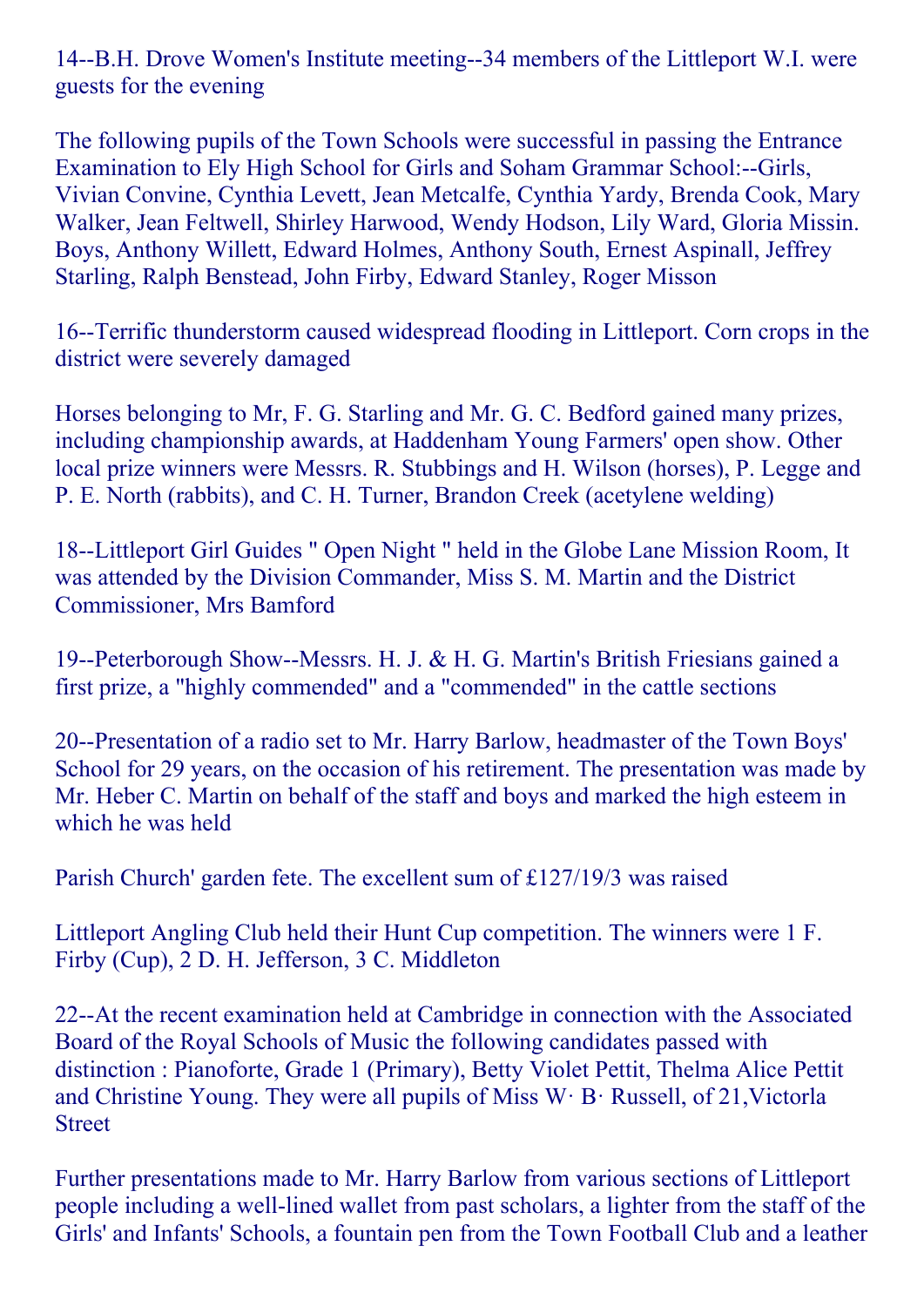bowls case from the Bowls Club

Death of Mr. George Griggs, of Southery. Mr. Griggs, a life-long Methodist, was a well known local preacher

23--3593 people paying in the region oi £450 attended the Horticultural and Foal Show Society's annual show. In the horse classes Mr. G, C. Bedford was again awarded the Luddington Challenge Cup for exhibiting the best foal in the show. Another successful rabbit show (organised by the Littleport and All England Fur and Fancy Society) attracted 153 entries

24--Amalgamated Friendly Societies' annual parade. A Challenge Cup, presented for the best decorated vehicle, was awarded to the Local detachment of the Red Cross for their tableau depicting an operation, with masked and gowned surgeons and nurses at work in the "theatre". The collections amounted to over £80

30--Marriage, at the Parish Church, Codicote, Herts, between Mr. Derrick Stimpson, of Littleport, and Miss Beryl Day, of Codicote

Marriage, at the Parish Church, Downham, between Miss Betty Irene Taylor, of Woodlands, Pymoor, and Mr. Ronald Vincent Cleveland, son of Mr. G. Cleveland and the late Mrs. Cleveland, of Thoroughfare Yard, Littleport

## August. 1949

1--Show successes--Mr. F, G. Starling's champion gelding won out-right for him the Ennion Challenge Rose Bowl at Soham Show. Mr. G. C, Bedford took the Gerald Howard Cup for the champion foal

Cricket--Littleport gained an easy victory over Transport House, at Langley Park, Kent. Scores--Littleport 148, Transport House 51

5--Scholars of the Parish Church and St. Crispin's Sunday Schools spent a happy day at Hunstanton

11--35 members and friends of the Mothers' Union journeyed to Felixstowe for their annual outing

12--Mr. F. G. Starling, of Flanders Farm, appointed to act as judge of shire horses and turnouts at the Royal Lancashire Show to be held at Blackpool

Engagement announced between Mr. John Andrew Gerfen, of Daulphin City, Middletown, Pennsylvania, and Miss Doreen Watkins, youngest daughter of Mrs. D. A. Watkins and the late Mr. A. V. Watkins, of Parsons Lane, Littleport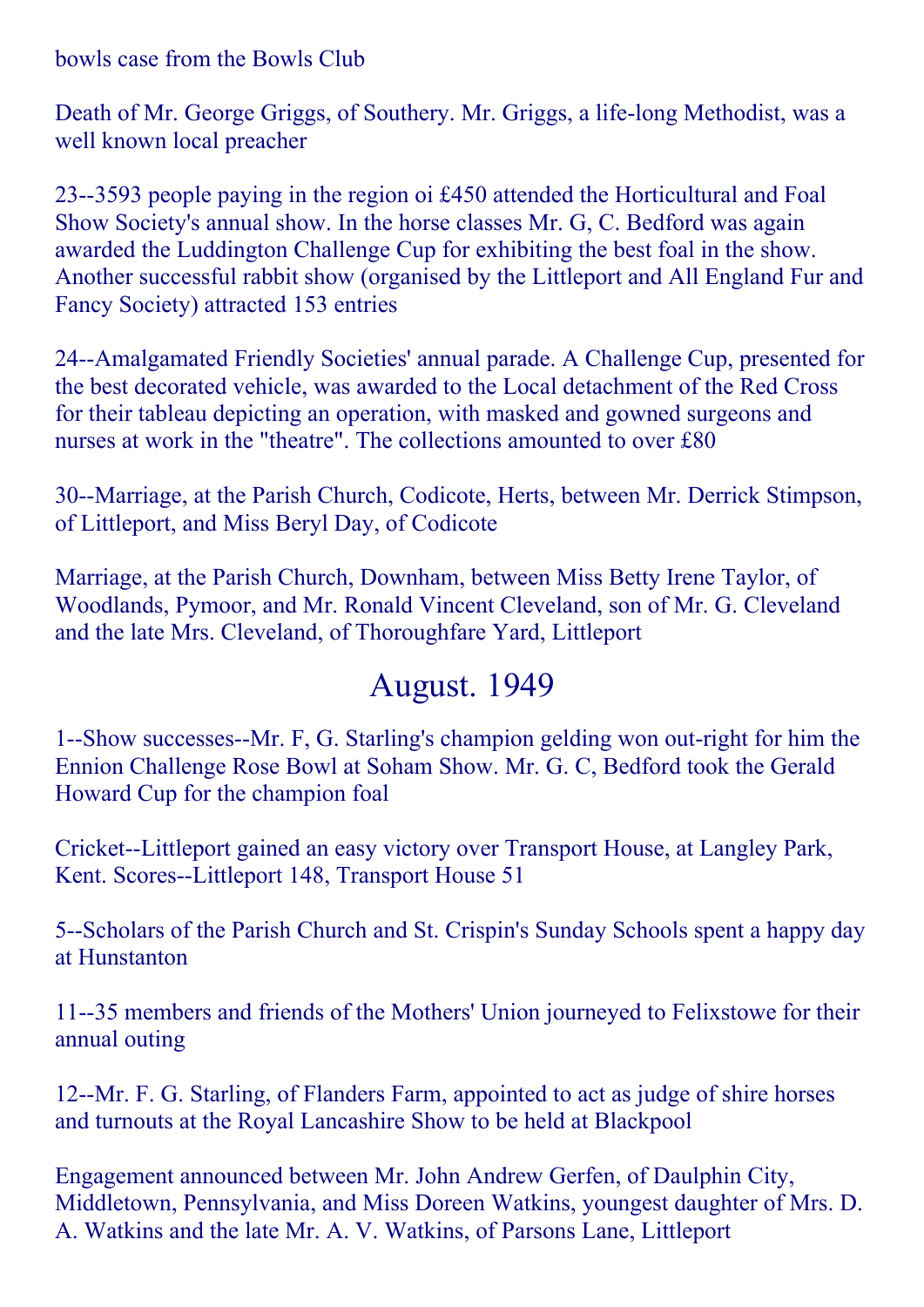News received from Docking, Norfolk, of the retirement of a native and former resident of Littleport, Mr. A. J. Spooner, who had been for the past 15 years, headmaster of Docking School, Mr. Spooner commenced his career as a junior master under the Late Mr. J. S. Fendick, at Littleport Boys' School

14--3,000 people attended the Littleport· "scramble" motor cycle race meeting, organised by the Ely and District Motor Cycle Club and held at Old Bank, Littleport

A happy family gathering was held at the home of Mr. and Mrs. Atkinson, of The Crescent, Littleport, when Mrs. Atkinson's mother, Mrs. Kent, one of Littleport's oldest inhabitants, was reunited with her nine daughters. The occasion was the visit of her third daughter, Mrs. Baunester, from Auckland, New Zealand--the second she has made in 30 years. Mrs. Kent has 35 grand-children, and her great-grand-children number 26. Mr, Kent died 18 years ago and she has also lost three sons

16--42 mothers, 30 babies and 13 toddlers attended the Infant Welfare Centre, This was a record attendance

17-Ninety old age pensioners were given a sumptuous tea and entertainment by members of the Women's Institute

Women's Fellowship members were entertained to an interesting talk by Mrs, Mitchell, of Yorkshire, who had recently returned from, a trip round the world by air. Mrs. Mitchell was on a visit to her daughter, Mrs. R. Eastwood

20--Flag day collection in Littleport, in aid of the Y.M.C.A. War and National Service Fund, raised £19/15/7

26--Mr. D. Jefferson, a member of the Littleport Angling Club, was selected as a member of the Isle of Ely team to take part in the inter-county angling match against **Hunts** 

27--A fete, organised by members of Messrs. Hope Bros. Sports and Social Club, was opened by Mrs. F. Morton

31--Littleport and Little Downham Girl Guides, in camp at Wolferton, had a thrilling experience when they were visited and inspected by Her Majesty Queen Mary

Sudden death at the "Glebe," Brandon Bank, of Mrs. Florence Ellingham, wife of Mr. G. Ellingham, Mrs, Ellingham was 33

September. 1949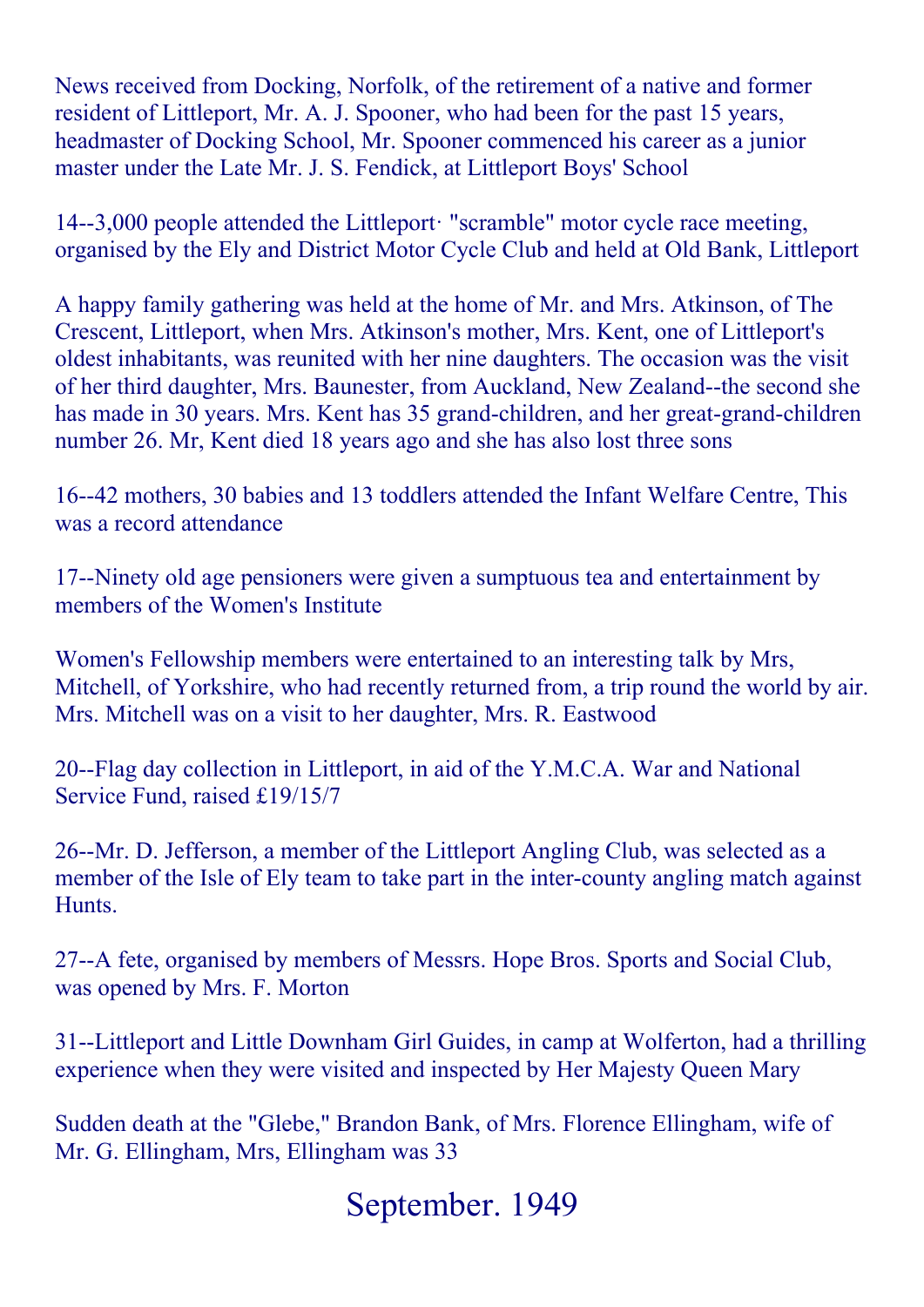2--Mr .A. W. Gothard, of Ely, appointed headmaster of Wilburton School. Mr. Gothard began his teaching career at Littleport Boys' School

4--Harvest thanksgiving services held at St. John's Methodist Church. The preacher was the resident minister Rev. J. Puntis

5--Y.M.C.A. Youth Club held a re-opening dance and social. About 120 young people attended

7 Women's Fellowship meeting. Interest was centred chiefly on the new piano

8--Mrs. Judith Fletcher, of Hempfield Place, widow of the late Mr. William Fletcher, celebrated her 90th birthday

9--Women's Institute meeting at Little Ouse. Mrs. W. Pendle won a competition by cramming l89 articles into a match box

Marriage, at St. Columba High Church, Manse, Scotland, of Mr. William J. Ross, of Inverness, to Miss Stephanie Mary Rowell, of Ponts Hill, Littleport

Engagement announced between Miss Thelma Whetstone, daughter of Mr, & Mrs, J. Whetstone, of Wellington Street, Littleport, and Mr, R. E. Clarke, of Ipswich

11-Services at Victoria Street Methodist Church devoted to harvest thanksgiving

12--Monthly meeting of the Women's Institute. Mrs. Blackwell gave a talk on the making of pickles and chutney. One new member, Mrs. C. Morton, was welcomed

Maurice Chilvers, a member of the Y.M.C.A. Youth Club football team, played in a county youth trial match at Cambridge

15--Annual meeting of British Legion Band. It was revealed that £90 had been raised for local charities during the past year

Meeting of B. H. Drove Women's Institute, Mrs. Law, of Littleport, gave helpful and interesting tips on the making of pickles and chutney

16--Mr. J. Hawkes, leader of the Littleport British Legion Band, gained a further success by coaching and conducting the Lakenheath Band to first place in a music festival, held at Ipswich

17--Ely & District Fur & Feather Club rabbit show. Littleport prize-winners were :--P.W. North, R, Easey, H, Taylor, E. Middleton, J.W.Mears, P. Legge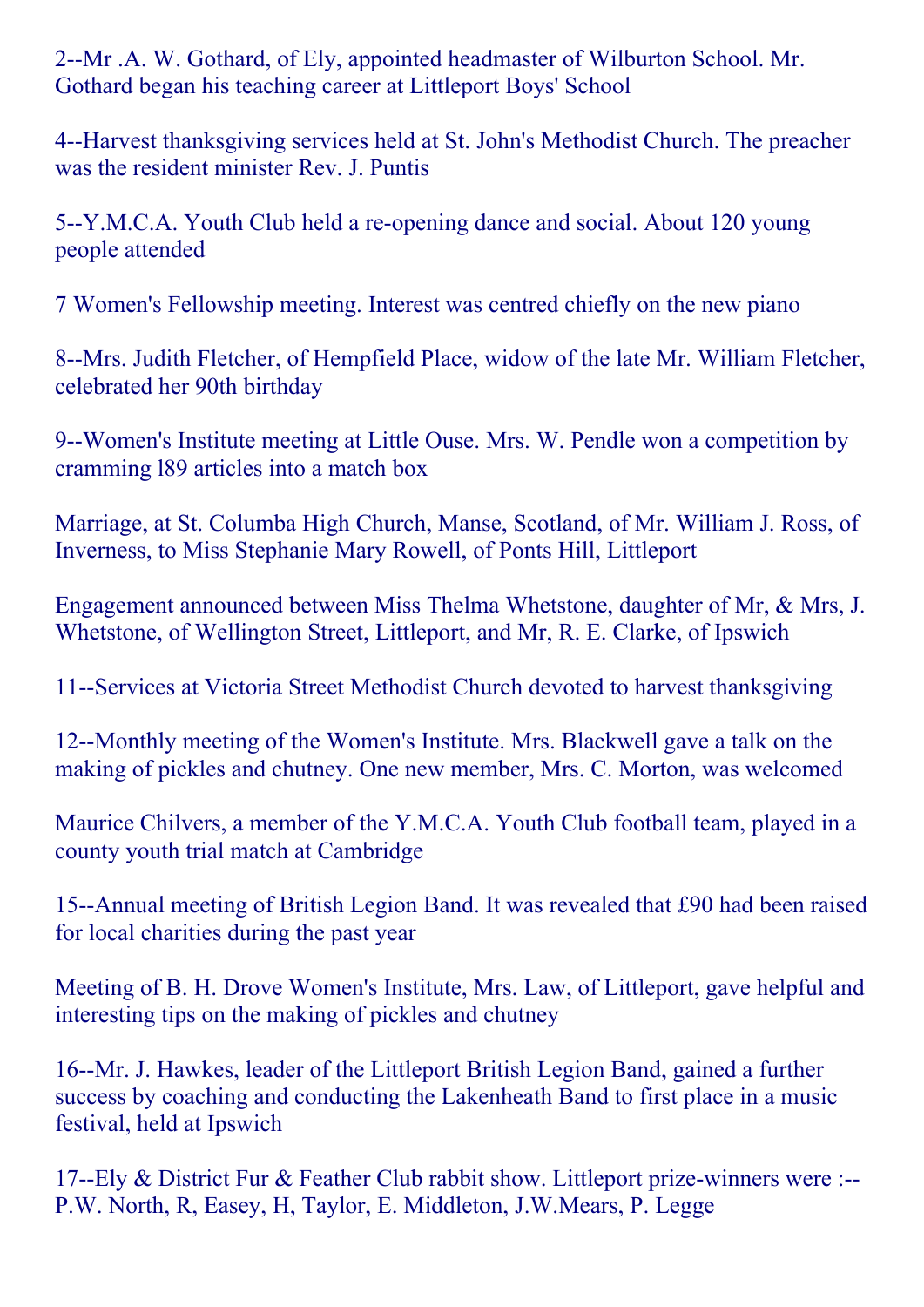18--Tragic death of Mervyn Keith Palmer, 14-months-old son of Mr. & Mrs. A, P. Palmer, of Mile End Road, Prickwillow. The child climbed a ten-foot bank to get out of his garden, crossed a road and fell 21 feet into a drain. He was drowned

Christian Mission Sunday School harvest thanksgiving. A scripture play entitled "Sowing and Reaping," was presented by teachers and scholars

21-Parish Council meeting. A letter from the Ministry of Transport regarding the Council's proposed scheme of electric street lighting for the parish, asked the Council to put up a more modest scheme. It was decided to ask for the main trunk roads and the whole of the shopping centre from Portley Hill to Littleport Bridge to be electrified as a modified scheme

 $26$ --Annual meeting of Hereward Badminton Club. A record balance of over £50 was shown

28--Harvest festival services held at the Parish Church, The preacher was the Rev, J, B, Rowsall, Vicar of Ely

29-First meeting of the Workers' Educational Association. The tutor was Dr. R. A. Murray, of Girton College, Cambridge

30--Mr. Donald E. Law, elder son of Mr. and Mrs. Edgar Law, of Wisbech Road, succeeded in obtaining a pass in a radio examination by the City and Guilds of London Institute

## October. 1949

1--First trials of the "Peter Standen" beet harvester held at Little Ouse

2--Harvest festival services continued at the Parish Church. At the afternoon service, gifts of flowers, fruit, etc., were brought by the children for patients of the Palace School, Ely, Audrey Fuller was at the organ. The Rev. A. B. Johnson, Rector of Welney, preached at evensong

3--Meeting of Mothers' Union. A talk was given by Mrs. A. F. Price on a recent week-end spent at the Denham College of Women's Institutes

8-Youth football--Littleport Y.M.C.A, defeated Black Horse Drove by 5 goals to 2

9--Services of harvest thanksgiving were held at the Church of St. John, Little Ouse

10--Mrs. D, Sparrow, Miss Foreman and Mrs. S. Rogers, three new members, were welcomed at the monthly meeting of the Women's Institute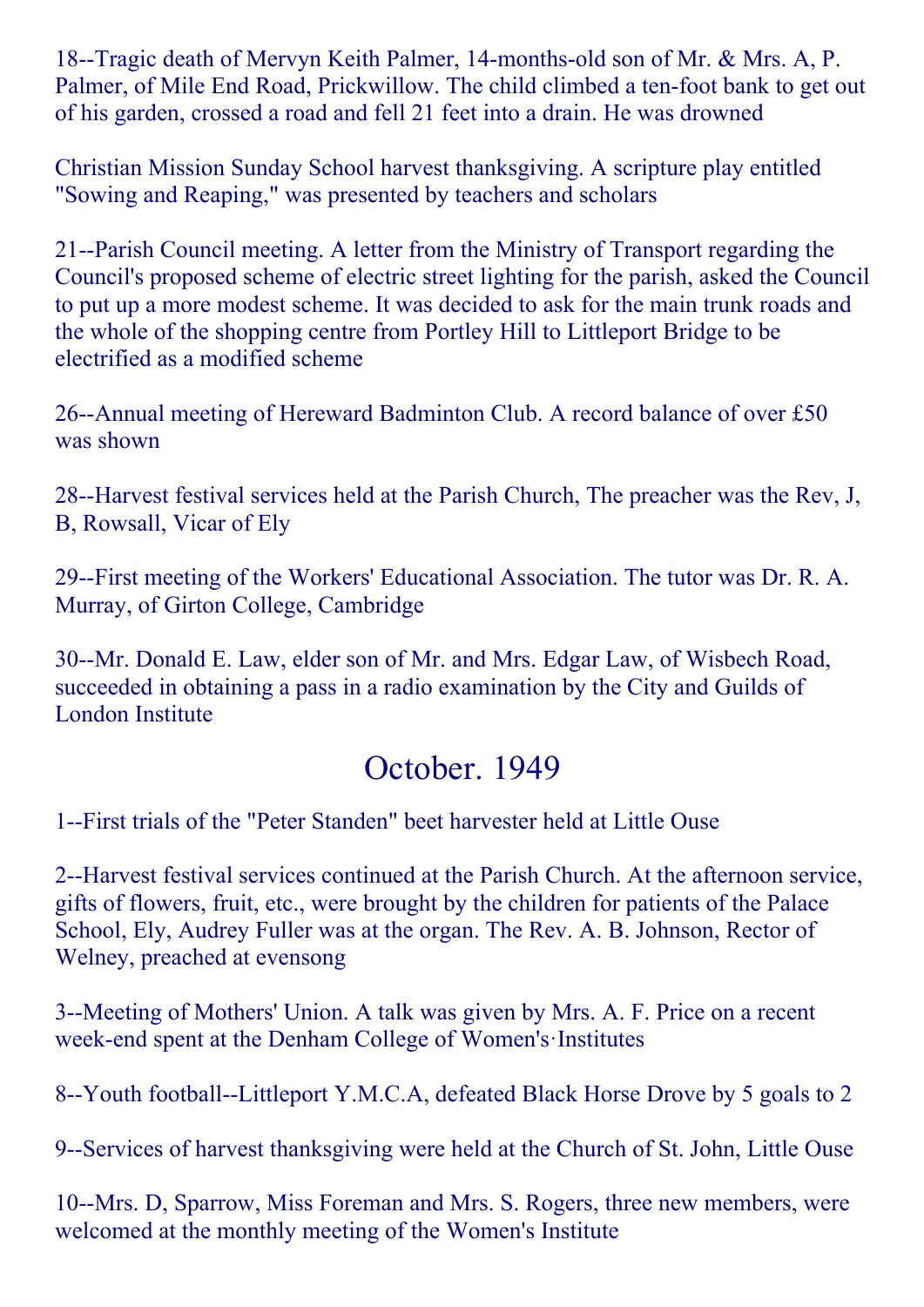12--In a stacking competition, organised by the Ely Branch of the N, F. Union, C Webber, employed by Messrs. Martin Bros., was awarded second prize

14--A recent jumble sale, organised by the local detachment of the British Red Cross, together with a collection taken at the Regal Cinema, realised £100 for the Physiotherapy Clinic

15--Sale of work, organised by members of the Women's Fellowship, was opened by Mr. Bernard Fordham

20--About 180 visitors attended a Guild Rally held at Black Horse Drove Methodist Church

21--British Railways, Eastern Region, announced that Mr, J, B. Creek, of Littleport, had been appointed Stationmaster at Coldham

 $27$ --Mr· & Mrs W, Summers, of 108, Victoria Street, celebrated their golden wedding

30--A new Girl Guide standard ior England and Wales was dedicated by the Dean of Windsor in St, George's Chapel, Standards from every county in England were taken to the service and Miss M. Davy, captain 1st Littleport Company, was the bearer of the Cambs and Isle of Ely standard

31--Mr. & Mrs. Benton Peckett, of "The Plough," Lynn Road, celebrated their diamond wedding

#### November. 1949

3 --Mr. F. Barrett, Cambs. Football Association coach, gave a talk on "Tactics" at the Town Hall

3--Annual rally of the Wesley Guild of St. John's Methodist Church, Littleport, The speaker was the Rev. W. Russell Shearer, M.A., Chairman and District Missionary to the Stoke-on-Trent and Macclesfield District of the Methodist Church

4--Engagement announced between Mr. Leslie James Oakey, of Ely, and Miss Zena Whitehand, only daughter of Mr. & Mrs. H. Whitehand, of 11, Parsons Lane, Littleport

5--Mr, & Mrs. J. J. Watson, of 55, Wisbech Road, Littleport, celebrated their golden wedding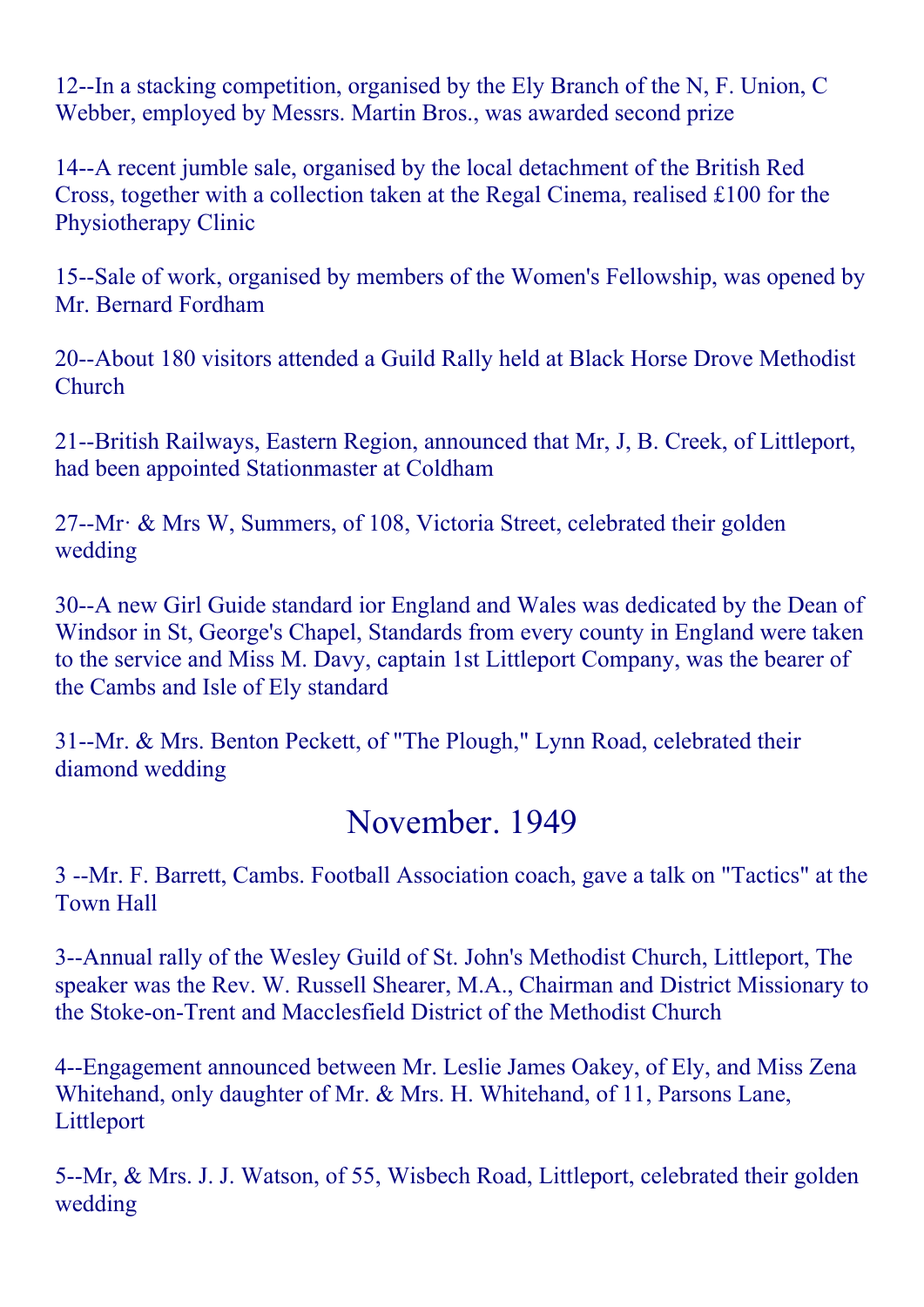Ely Fur and Feather Club's annual adult stock show. Local prize-winners were:--Master E. Middleton (Fur Cup), J. W, Mears, H. Taylor

6--National Day of Remembrance. At the Parish Church, which was filled to capacity, the Vicar (Rev. J. K. Cecil Payne) dedicated the panel on which the names of parishioners lost in the second world war are recorded

8--Sudden death, while at work on his farm, of Mr. George Butcher, of High Street, Littleport. Mr. Butcher, who was 50 years of age, was a native of Southery

10--First annual meeting of B.H. Drove Women's Institute. In her report the secretary (Mrs. V. O, Clarke) referred to the increase in membership from 28 to 46

11--Mr. & Mrs. Henry Easey, former residents of Littleport, now of Sutton, celebrated their golden wedding anniversary. Mr. Easey was employed by Messrs. Martin Bros. for many years

Engagement announced between Mr. Joseph Hitch, of Ely, and Miss Jean Olive Elsegood, only daughter of Mr. & Mrs. A. Elsegood, of Friars Place

Little Ouse and Brandon Bank Women's Institute monthly meeting. A special guest was Mrs. L. Daniels, of Ely, who was president of the Branch for many years

13--Mrs. Dorothy Lythell, of 23, High Street, having been successful in a football pool, celebrated in a rather unusual way. She telephoned her sister, Mrs. F. Walker, in Brampton, Ontario, Canada. Mrs. Walker, who was Miss Ethel Cole, twin daughter of Mr. J. Cole, formerly of Lynn Road, Littleport, left this country as a war bride

14--Monthly meeting of Women's Institute. The secretary, Mrs. A. F. Price, announced her resignation after ten years of office. Mrs. Wyllie was appointed to fill the vacancy

15--Badminton-Littleport Hereward Ladies entertained Downham Mkt. Ladies and won by five sets to four

16--Meeting of Women's Fellowship, An interesting demonstration on ginger biscuits was given by Mrs, R. Eastwood

18--As the result of a recent Flag Day collection, organised by Mr. C. W. Flunder, the sum of £13/11/6 was forwarded to the Forces Help Society and Lord Roberts' **Workshops** 

Group meeting of the Women's Institutes in the Ely area held in the Constitutional